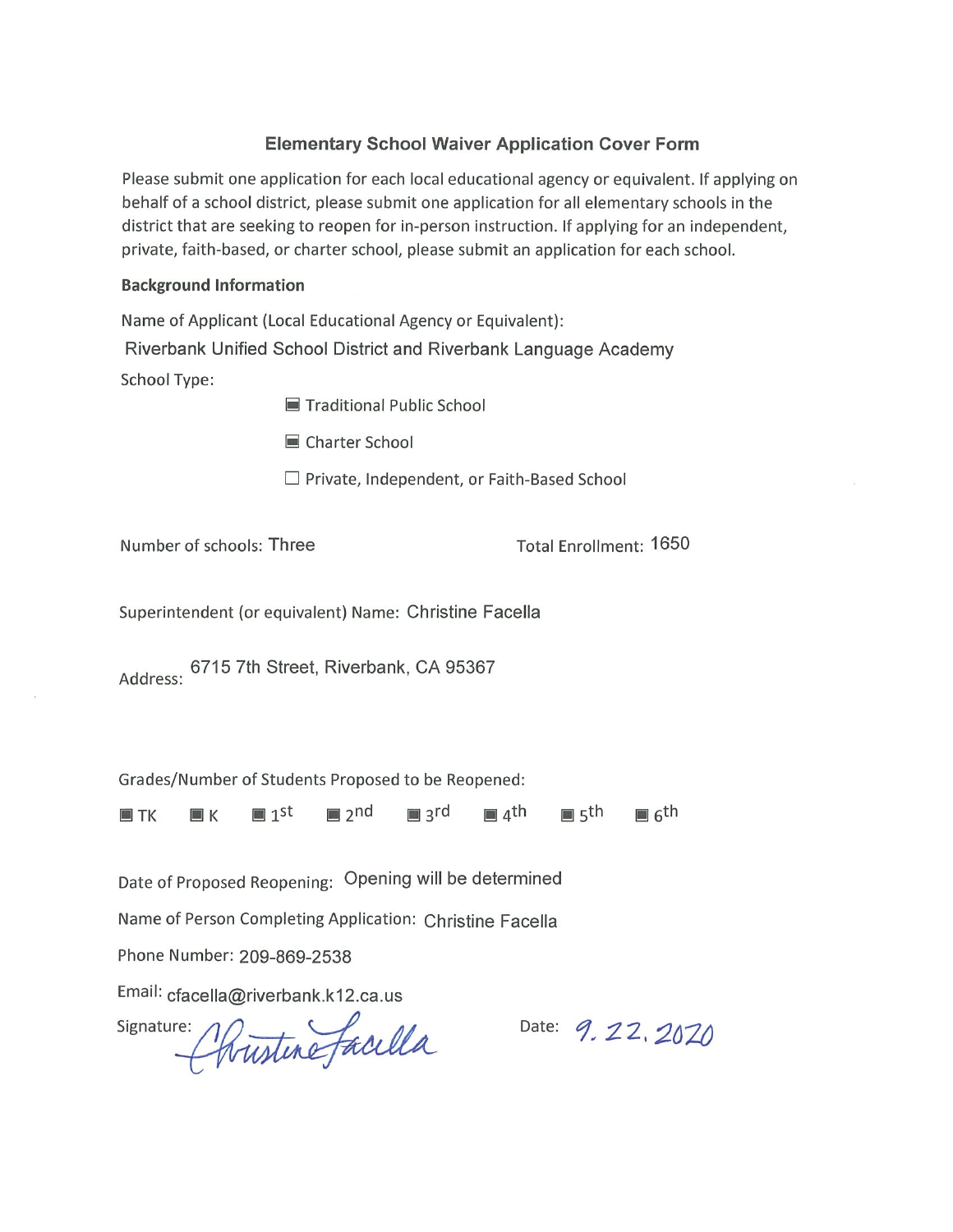#### I. Consultation

Please confirm consultation with the following groups:

■ Labor Organization

Name of Organization(s) and Date(s) Consulted: Riverbank Teachers Association September 10, 2020 Riverbank Chapter CSEA September 11, 2020

■ Parent and Community Organizations

Name of Organization(s) and Date(s) Consulted:

Parent Forum September 9, 2020 Riverbank City Manager September 9, 2020

If no labor organization represents staff at the school, please describe the process for consultation with school staff:

#### II. Elementary School Reopening Plans

Please confirm that elementary school reopening plan(s) addressing the following, consistent with guidance from the California Department of Public Health and the local health department, and are published on the Stanislaus County Office of Education website:

 $\Box$  Cleaning and Disinfection: How shared surfaces will be regularly cleaned and disinfected and how use of shared items will be minimized.

 $\Box$  Cohorting: How students will be kept in small, stable, groups with fixed membership that stay together for all activities (e.g., instruction, lunch, recess) and minimize/avoid contact with other groups or individuals who are not part of the cohort.

 $\Box$  Entrance, Egress, and Movement Within the School: How movement of students, staff, and parents will be managed to avoid close contact and/or mixing of cohorts.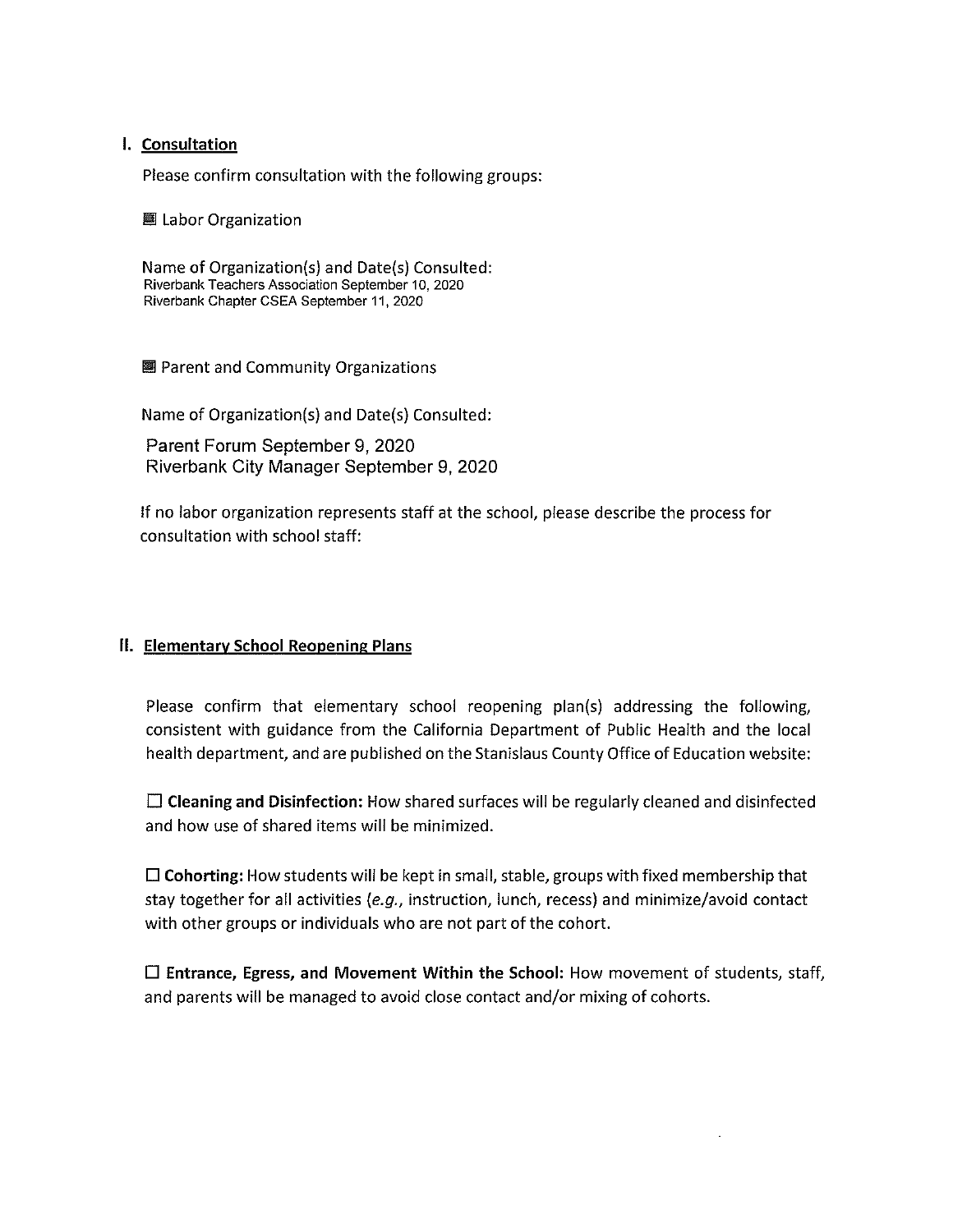$\Box$  Face Coverings and Other Essential Protective Gear: How CDPH's face covering requirements will be satisfied and enforced.

 $\Box$  Health Screenings for Students and Staff: How students and staff will be screened for symptoms of COVID-19 and how ill students or staff will be separated from others and sent home immediately.

 $\Box$  Healthy Hygiene Practices: The availability of handwashing stations and hand sanitizer, and how their use will be promoted and incorporated into routines.

 $\Box$  Identification and Tracing of Contacts: Actions that staff will take when there is a confirmed case. Confirm that the school(s) have designated staff persons to support contact tracing, such as creation and submission of lists of exposed students and staff to the local health department and notification of exposed persons. Each school must designate a person for the local health department to contact about COVID-19.

 $\Box$  Physical Distancing: How space and routines will be arranged to allow for physical distancing of students and staff.

 $\Box$  Staff Training and Family Education: How staff will be trained, and families will be educated, on the application and enforcement of the plan.

 $\Box$  Testing of Students and Staff: How school officials will ensure that students and staff who have symptoms of COVID-19 or have been exposed to someone with COVID-19 will be rapidly tested and what instructions they will be given while waiting for test results. Describe how staff will be tested periodically to detect asymptomatic infections.

 $\Box$  Triggers for Switching to Distance Learning: The criteria the superintendent will use to determine when to physically close the school and prohibit in-person instruction.

 $\Box$  Communication Plans: How the superintendent will communicate with students, staff, and parents about cases and exposures at the school, consistent with privacy requirements such as FERPA and HIPAA. Please specifically refer to 34 CFR § 99.3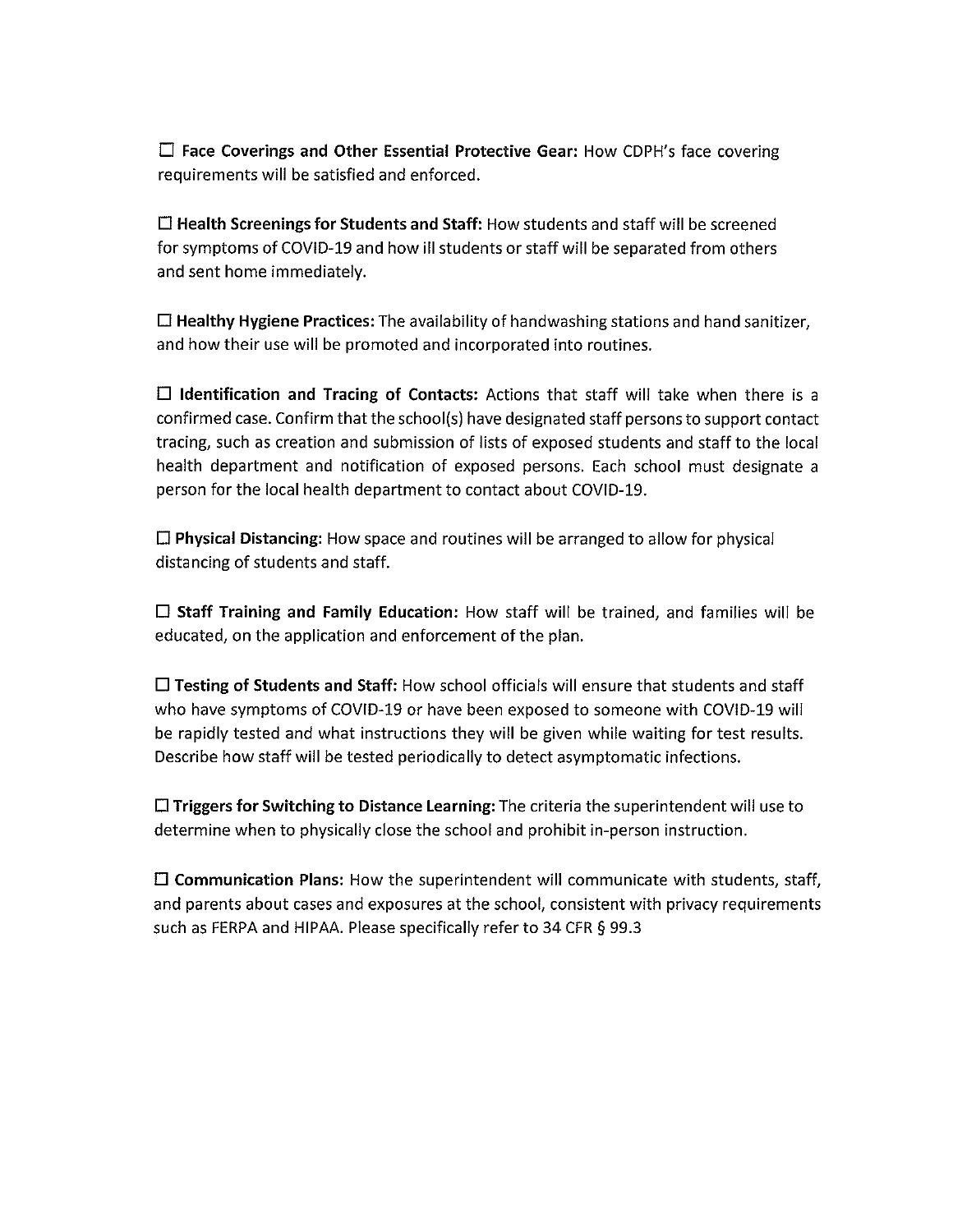# Riverbank Unified School District Elementary School Reopening Plan

## **Cleaning and Disinfection:**

#### *How shared surfaces will be regularly cleaned and disinfected and how the use of shared items will be minimized.*

The district has made the following efforts to ensure a safe and clean environment:

- Purchased disinfectant spray systems to be used in each classroom daily, when students are not present, in addition to other high traffic areas.
- Installed plexiglass sneeze guards in all school and district offices
- Replaced all air filters throughout District (Will do so again in October)
- Provided additional hand-sanitizer dispensers in classrooms without sinks
- Provided soap and towels for each classroom with a sink
- Purchased hand sanitizer pumps for all classrooms
- Purchased reusable & disposable masks for students and staff
- Purchased face shields for each employee requesting one
- Purchased disinfectant wipes for each classroom
- Students will not share desks as the set up will provide for each student on M-TH and T-F to have their own desk while maintaining 6 ft. social distance
- Purchased touchless thermometers for use at each school site and the District Office
- Designated a sick room at each site to isolate staff or students that may be symptomatic
- Each school site has an LVN on campus
- Hired additional custodial support

Staff should clean and disinfect frequently touched surfaces at school and on school buses at least daily and, as practicable, these surfaces should be cleaned and disinfected frequently throughout the day by trained custodial staff. Frequently touched surfaces in the school include, but are not limited to:

- Door handles
- Light switches
- Sink handles
- Bathroom surfaces
- Tables
- Student Desks
- Chairs

Limit use and sharing of objects and equipment, such as toys, games, art supplies and playground equipment to the extent practicable. When feasible, provide each student with their own personal supplies, manipulatives etc.. When shared use is required, clean and disinfect between uses. Students will bring their assigned Chromebook with them to school.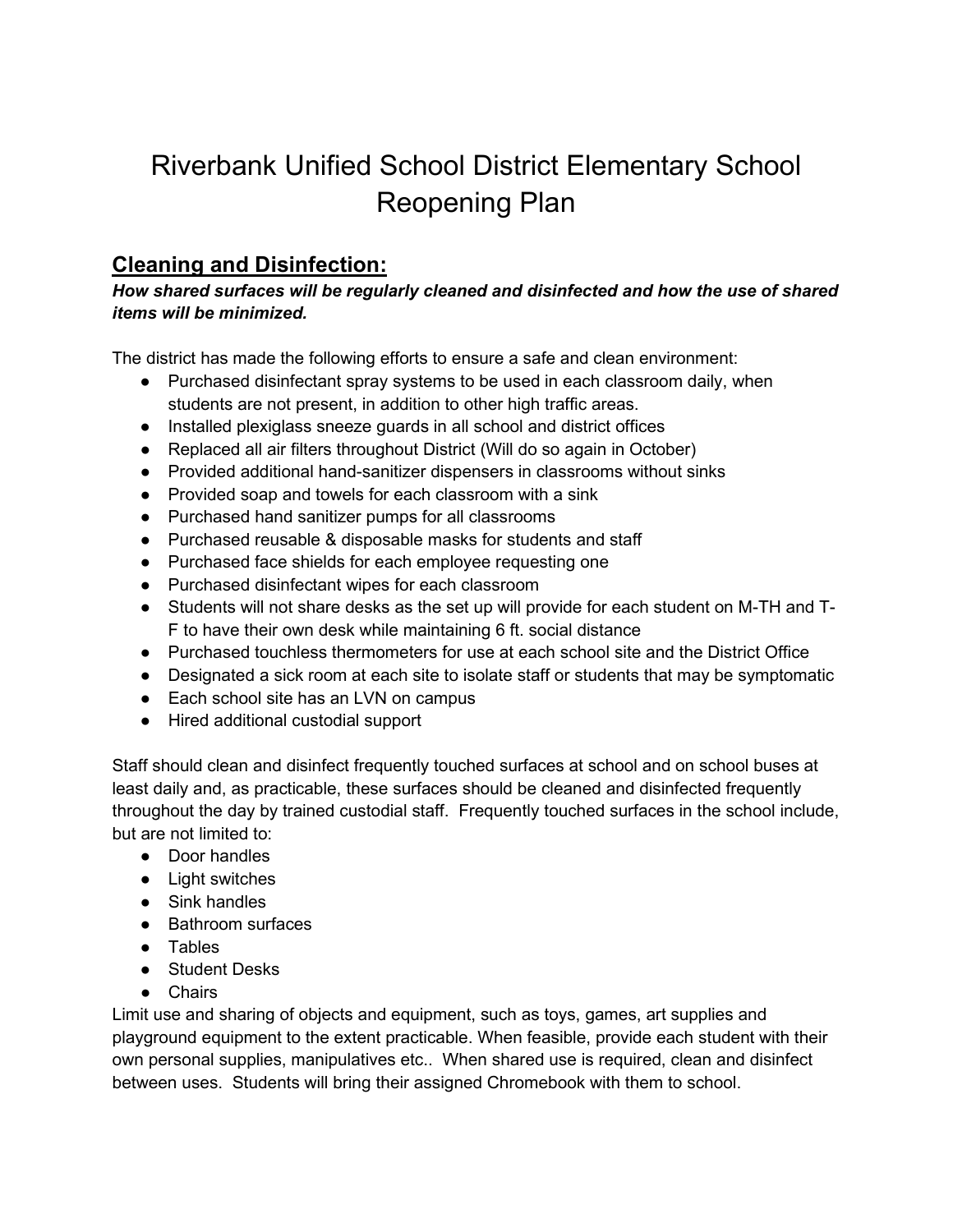Buses should be thoroughly cleaned and disinfected daily and in between routes after transporting any individual who is exhibiting symptoms of COVID-19.

Drivers will be provided disinfectant wipes and disposable gloves to support disinfection of frequently touched surfaces during the day.

The following considerations should be made when Teachers are planning classroom routines and physical design for in school instruction:

- Develop Classroom Routines that ensure minimizing of shared/mixed items, i.e..
	- Chromebooks checked out to specific student for the year (Grades TK-12)
		- Students maintain their own Chromebook at their desk when return to school occurs
	- No shared crayons, pencils, etc.
	- Separate personal items from co-mingling with other students by providing an area for backpacks etc.
	- Utilize digital platforms for assignments as much as possible to limit passing of papers back and forth
- Develop Classroom Routines that address transitions in and out of classroom:
	- Hand Wash / Sanitize upon entry and departure every time
		- Wiping down desk and seat daily
		- Utilizing hand sanitizer upon entering and exiting the bus

## **Cohorting:**

### *How students will be kept in small, stable groups with fixed membership that stay together for all activities (instruction, lunch, recess) and the minimize/avoid contact with other groups or individuals who are not part of the cohort.*

- We would begin in-person instruction on a Hybrid Model, which would have students attending two days per week in person, one day online and two days working on assignments. Students would potentially be online each day they are not in school for any lesson deemed appropriate to the teacher.
- Transitional Kindergarten and Kindergarten students will attend in person first. After two weeks, Grades 1-3 would follow and then two weeks later Grades 4-5 for elementary sites and the Riverbank Language Academy Charter.
- The student body would be divided into Cohort A and Cohort B. One example of how this would be scheduled is Cohort A would attend Monday and Thursdays and Cohort B would attend Tuesdays and Fridays. Wednesdays all students would be on Distance Learning.
- No students on site for Wednesdays would permit for additional deep cleaning as needed.
- Students would be released for recess with their classmates in a designated area and times for each class would be staggered.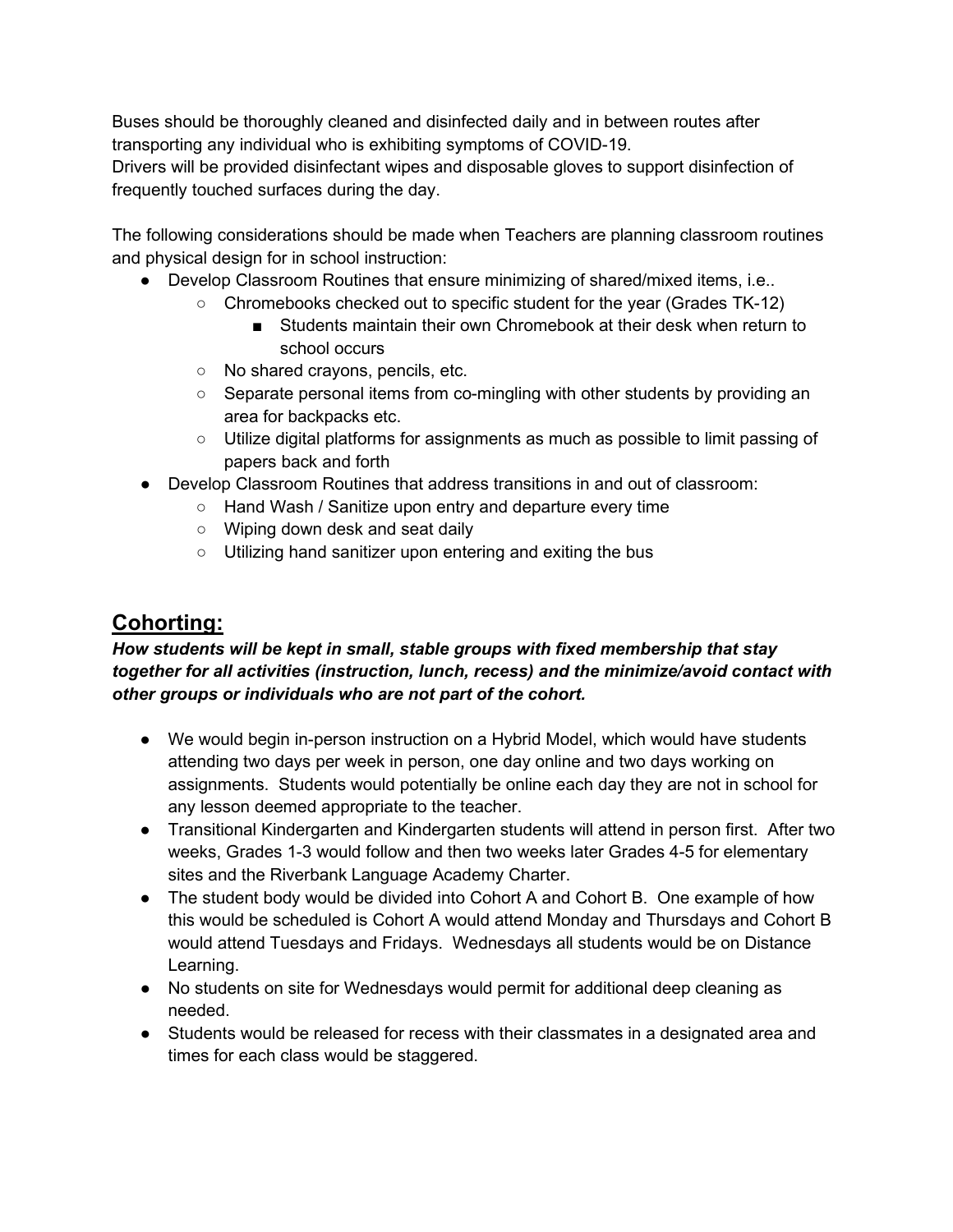- Lunch will be scheduled by grade level and keeping the same cohorts together that shared a recess time. Food will be served on a grab and go basis. Students will eat lunch outside daily unless there is inclement weather.
- Students in the classroom would stay with their same cohort all day and teachers will be encouraged to take lessons outside as feasible, weather permitting.

# **Entrance, Egress, and Movement Within the School:**

*How movement of students, staff, and parents will be managed to avoid close contact and/or mixing of cohorts.*

- Classrooms are placed in the same building/area by grade level.
- Hallways will be marked with arrows indicating in/out patterns.
- Unless otherwise required for personal reasons, students will use the bathrooms in their classroom hallway or area only.
- English Language Development for 2020-21 will take place within the classroom with no pullout.
- Special education and students at risk will be provided interventions with the same cohort group of students to the extent feasible..
- Libraries will remain closed until further notice.
- Three gates at each site will be open for entrance and dismissal with temperatures taken prior to entering school grounds
- Students will sanitize their hands prior to entering the bus and after disembarking. When practical, families will be seated together. Windows will be left open for ventilation.
- Only students and staff will be permitted on school grounds to the extent possible.

## **Face Coverings and Other Essential Protective Gear:**

*How CDPH's face covering requirements will be satisfied and enforced.*

- All staff are required to wear a cloth face covering or a face shield with a drape that cover their face through the bottom of their chin and on the sides. Shields will be used when needed for instruction in phonics, speech, special education, ELD, language lessons, beginning reading instruction, and working with young children.
- Teachers, wearing a facial covering, mask or shield will instruct from six feet away.
- All students must wear a facial covering.
- Parents or Guardians of any student unable to wear facial covering due to medical or other safety reasons must meet with the school nurse to determine appropriate measures.
- A cloth face covering, or face shield should be removed for meals, snacks, or outdoor recreation, or when it needs to be replaced.
- The school will exclude students from campus if they are not exempt from wearing a face covering under CDPH guidelines and refuse to wear one provided by the school.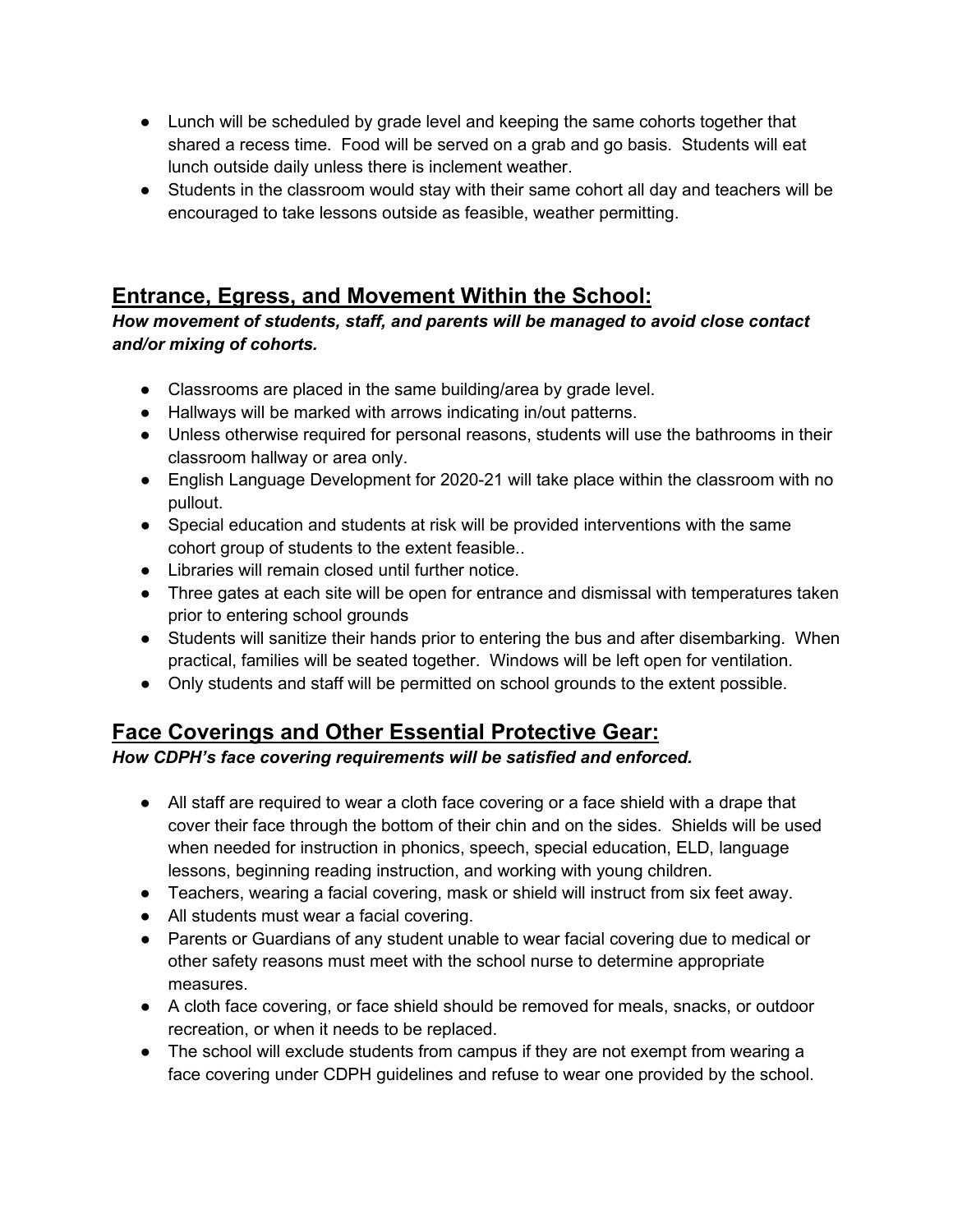They will be placed on the District's Virtual Learning Program. TK-1st grade students who have difficulty keeping the mask on may be offered a shield if deemed necessary.

- Anyone without a facial covering will be provided with one.
- Teachers and staff working one on one with students will have a plexiglass shield provided to them while in less than six-foot distance.
- The district is purchasing desk and table dividers for classrooms serving younger students.

### **Health Screenings for Students and Staff:**

### *How students and staff will be screened for symptoms if COVID-19 and how will students or staff will be separated from others and sent home immediately.*

- Upon arriving to work, staff have to answer our five screening questions including temperature either online or on paper, any COVID-19 symptoms, and exposure to anyone with COVID-19.
- Any staff member responding with a yes to any of the questions is referred to Human Resources. After assessing the situation, HR would send the staff member for care if they could possibly have COVID-19. They are advised to see their medical doctor and get tested if needed. HR would then check on the employee throughout their quarantined time at home.
- Parents will be asked to take their child's temperature prior to getting on the bus and or coming to school.
- Students will receive temperature checks when they arrive at school. If they have 100.4 degrees or higher, they will be sent home.
- Each site has a designated sick room for students to rest in while they are waiting to be picked up. The sick room will be supervised by the school LVN or other personnel who will be provided a N-95 mask and gloves. The LVN or supervisor will remain six feet away unless the health of the students requires attending to prior to being picked up.
- Parents will be instructed to keep students home when they are sick and not return them to school until they don't have a fever or symptoms **without a fever reducer** for three days.
- Any staff member demonstrating COVID-19 symptoms after reporting for work will isolate, contact HR, seek care and be referred to their personal physician and Public Health will be informed.

## **Healthy Hygiene Practices:**

### *The availability of handwashing stations and hand sanitizer, and how their use will be promoted and incorporated into routines.*

● In addition to the hand washing videos on the District's YouTube, students will receive lessons regarding proper hygiene and safety in relation to the virus during the first two weeks of school and on an ongoing basis as a reminder.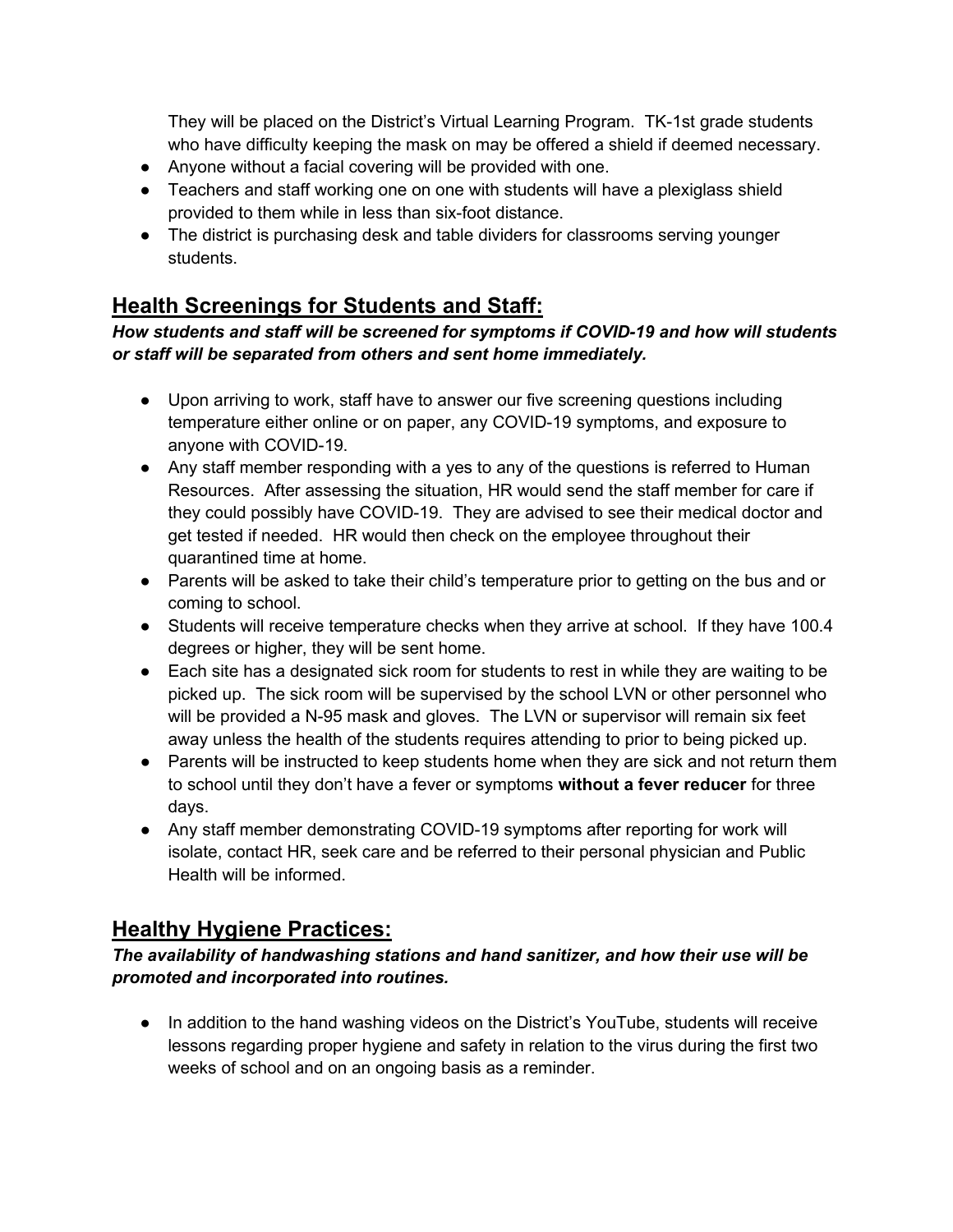- Nearly all elementary classrooms have sinks. Those that do not will be provided with hand sanitizer. The classroom teacher will schedule a routine of frequent hand washing times throughout the day.
- Hand sanitizer is available in all buildings. Students will wash their hands or use hand sanitizer as they enter and exit the classroom, buildings, and the school bus.
- All classrooms have been provided with wipes to clean surfaces quickly frequently and easily.
- Staff will continually monitor and educate students on the importance of social distancing.

# **Identification and Tracing of Contacts:**

*Actions that staff will take when there is a confirmed case. Confirm that the school has designated staff persons to support contact tracing, such as creation and submission of lists of exposed students and staff to the local health department and notification of exposed persons. Each school must designate a person for the local health department to contact about COVID-19.*

- Confirmed staff cases are referred to Human Resources and a spreadsheet is kept of all cases in the district.
- Confirmed student cases are referred to the District Nurse (Heather Grossman) and a spreadsheet is kept of all cases in the district.
- The site Principal will be responsible for keeping track of cohorts and any mixing of groups.
- If there is a confirmed case, we will conduct contact tracing with technical support from Stanislaus County Office of Education and Stanislaus Public Health Department and quarantine staff and/or students who have been in close and direct contact with the person who has tested positive.
- For all confirmed cases, we will contact the County Department of Public Health.
- For all student cases within Riverbank Unified School District including Riverbank Language Academy, Heather Grossman, District Nurse will be the contact person.
- At school sites, the contact will be the principal/director and at the district office it will be William Brown, CHRO.

## **Physical Distancing:**

### *How space and routines will be arranged to allow for physical distancing of students and staff.*

The district has made the following efforts in maximizing available classroom space for Social Distancing:

● All classrooms have been cleared of personal and any unnecessary items by the teachers prior to school beginning for 2020-21. When preparing for students to come to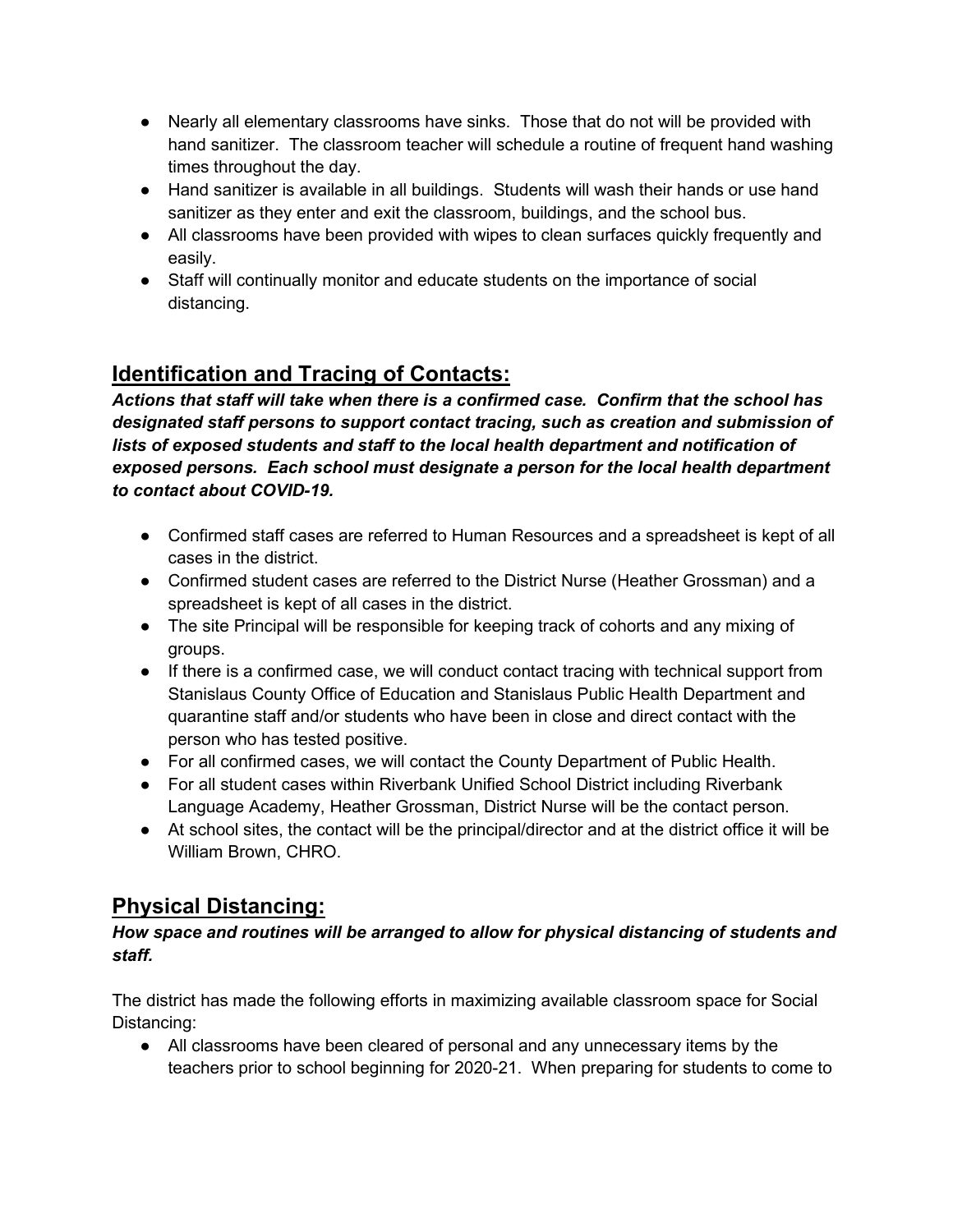the classroom, desks will be set up to provide maximum spacing between students which will be six feet during the Hybrid Model of instruction.

- Protectant desk shields have been ordered to provide additional precautions as needed.
- Hallways and walkways will be marked with arrows for in/out procedures
- Bus stops at school sites will be marked with spots for students to stand on while awaiting their turn to get on the bus.
- The cafeteria at each site will be marked as well for entrance and exit with socially distanced markers.

### **Staff Training and Family Education:**

#### *How will staff be trained, and families will be educated, on the application and enforcement of the plan.*

We have and will train all staff and provide educational materials to families in the following safety actions:

- Enhanced sanitation practices
- Physical distancing guidelines and their importance
- Proper use, removal, and washing of face coverings
- Screening practices will be done by identified staff who will be trained.
- How COVID-19 is spread posters on the wall at the school site.
- COVID-19 specific symptom identification
- Preventing the spread of COVID-19 if you are sick, including the importance of not coming to work if staff members have symptoms, or if they or someone they live with has been diagnosed with COVID19.
- Appropriate staff have been trained in Target Solutions and other required trainings through CRISIG
- For workers, COVID-19 specific symptom identification and when to seek medical care on a case by case basis through Human Resources.
- The employer's plan and procedures to protect workers from COVID19 illness are found in both the MOU for RTA and CSEA.

Training will take place in a virtual format through staff meetings and collaboration time. Parents will receive information through our social media and Aeries student information system.

### **Testing of Students and Staff:**

*How school officials will ensure that students and staff who have symptoms of COVID-19 or have been exposed to someone with COVID-19 will be rapidly tested and what*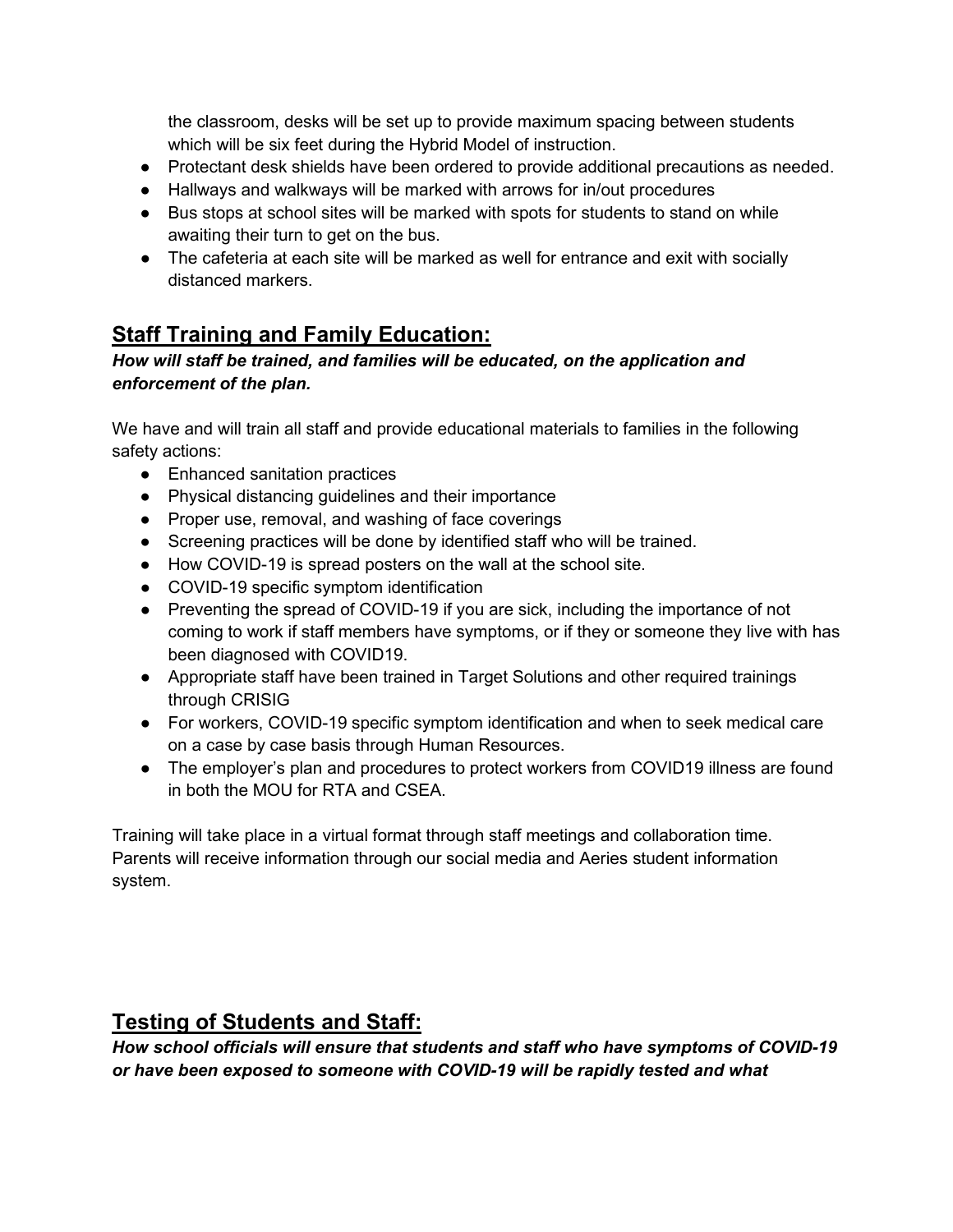#### *instructions they will be given while waiting for test results. Describe how staff will be tested periodically to detect asymptomatic infections.*

- Riverbank Unified School District will participate in staff testing under a county-wide testing initiative being coordinated by the Stanislaus County Office of Education and Stanislaus Public Health Department.
- Staff or students who are exposed to COVID-19 are referred to the District Office Human Resources Department (for staff) and Student Services/District Nurse (for students). A spreadsheet has been created that keeps track of their last time on campus, details of the exposure, if they were tested, results of the test, and return date.
- Staff will check in daily at their school office and answer five questions:
	- I am not experiencing any symptoms such as current or recent fever (100.4 or higher), new or worsening cough, new or worsening shortness of breath or respiratory illness, sudden lack of taste or smell, sudden onset of unexplained gastrointestinal illness.
	- I have not been in close contact with anyone who has been diagnosed with COVID-19.
	- $\circ$  I have not been in close contact with anyone who is experiencing symptoms of COVID-19 but is yet to be confirmed.
	- $\circ$  I am not living with or, in close contact with anyone such as a family member who is experiencing symptoms or has been confirmed as positive for COVID-19.
	- $\circ$  I have not traveled outside of the continental United States within the past 14 days.

## **Triggers for Switching to Distance Learning:**

### *The criteria the Superintendent will use to determine when to physically close the school and prohibit in-person instruction.*

Classrooms, schools or districts may be closed depending on the rate of infection in a school or district. All of this would be done with the assistance of, and in consultation with, the County Public Health Department..

- $\bullet$  If there is an exposure in a classroom the class will be quarantined for 14 days and move back to distance learning during this time.
- $\bullet$  If 5 % of the total school population is positive, or if there are multiple cases in multiple cohorts, the entire school could be closed for in person learning for 14 days depending on the size and physical layout of the school.
- A superintendent should close the district if 25% or more of the schools in the district are closed due to COVID within 14 days. They would all typically reopen after 14 days.
- Any major changes in terms of increases in the county infection rate would trigger a closing of all school sites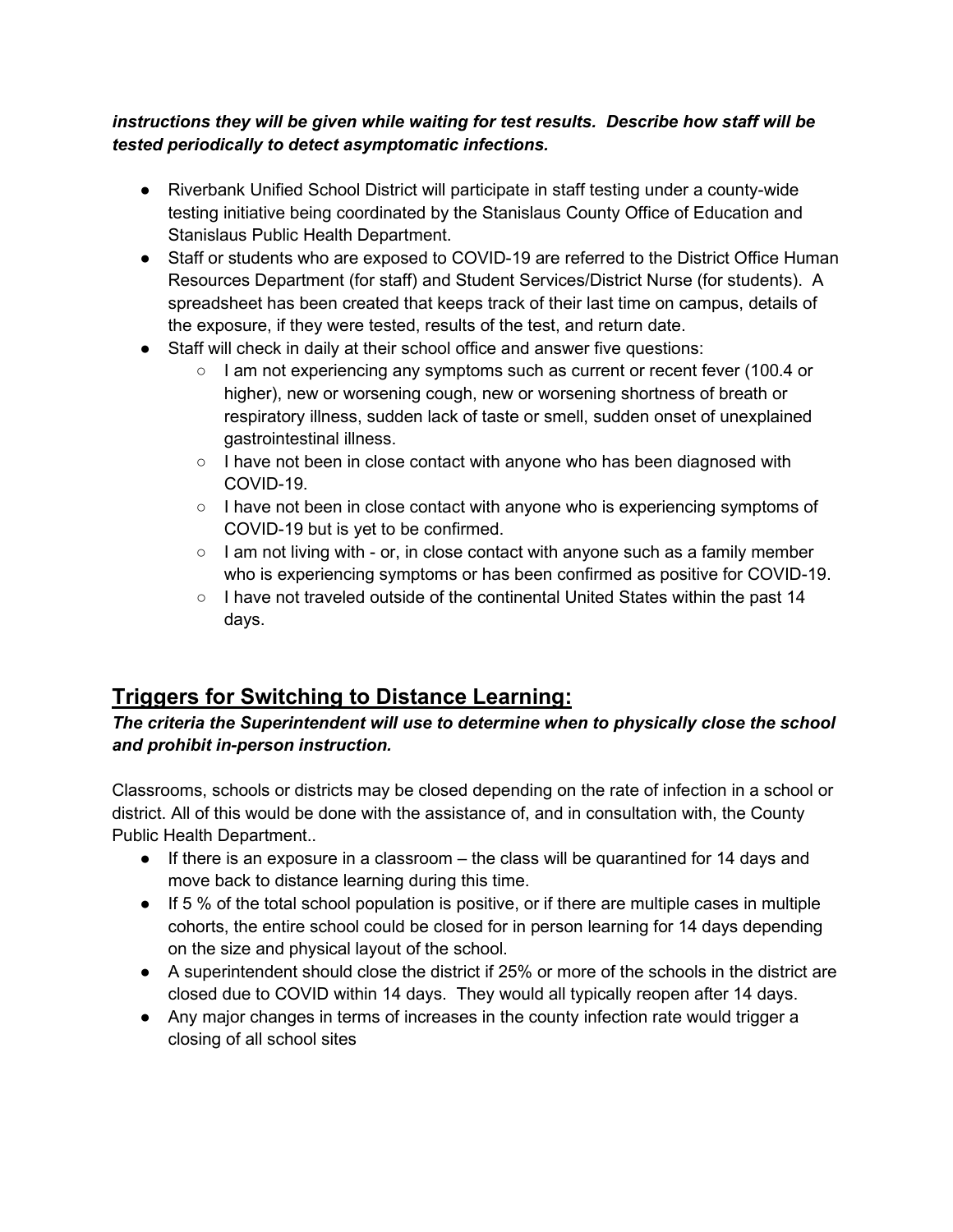### **Communication Plan:**

### *How the Superintendent will communicate with students, staff, and parents about cases and exposures at school, consistent with privacy such as FERPA and HIPPA. Please specifically refer to 34 CFR 99.3.*

The District will work collaboratively with Stanislaus County Office of Education and Stanislaus Public Health regarding testing of employees. Testing may be done at a single point in time or at repeated intervals.

When practicable, our District Nurse and LVNs will be trained to test employees, we will offer on-site COVID-19 testing of employees if feasible. The employer is responsible for ensuring all employees are offered and provided testing. Employers should also provide information to employees who may prefer to contact their personal medical provider or visit a [CA Coronavirus](https://testing.covid19.ca.gov/)  [Testing Task Force site](https://testing.covid19.ca.gov/) for testing. The County Public Health Department may also be able to help facilitate testing options, if needed.

- We will consult with Stanislaus Public Health on topics including but not limited to tracing all close contacts of confirmed cases and instructing those individuals to quarantine or temporarily closing the workplace and quarantining all employees.
- Conduct contact tracing and quarantining of close contacts of confirmed cases in the workplace.
	- Employer should provide information to the Stanislaus Public Health on the confirmed COVID-19 case employees in the workplace, including job titles, work areas, close contacts in the workplace, dates of symptom onset, and departments worked while infectious.
	- Establish if the employer, public health, or both will conduct interviews of the cases to determine their close contacts.
	- Close contacts should be instructed to quarantine at home for 14 days from their last known contact with the employee with COVID-19. Close contacts should be tested for COVID-19 when possible.
	- $\circ$  A close contact is someone who spent 15 minutes or more within 6 feet of an individual with COVID-19 infection during their infectious period, which includes, at a minimum, the 48 hours before the individual developed symptoms.
	- Interview employees with laboratory-confirmed COVID-19 by phone to determine when their symptoms began, the departments they worked during their infectious period, and to identify other employees with whom they had close contact during their infectious period.
	- Use employment records to verify areas worked during the infectious period and other employees who may have worked closely with them during that time period.
	- While at home, close contacts should self-monitor daily for COVID-19 symptoms (e.g., fever, chills, shaking chills, cough, difficulty breathing, sore throat,